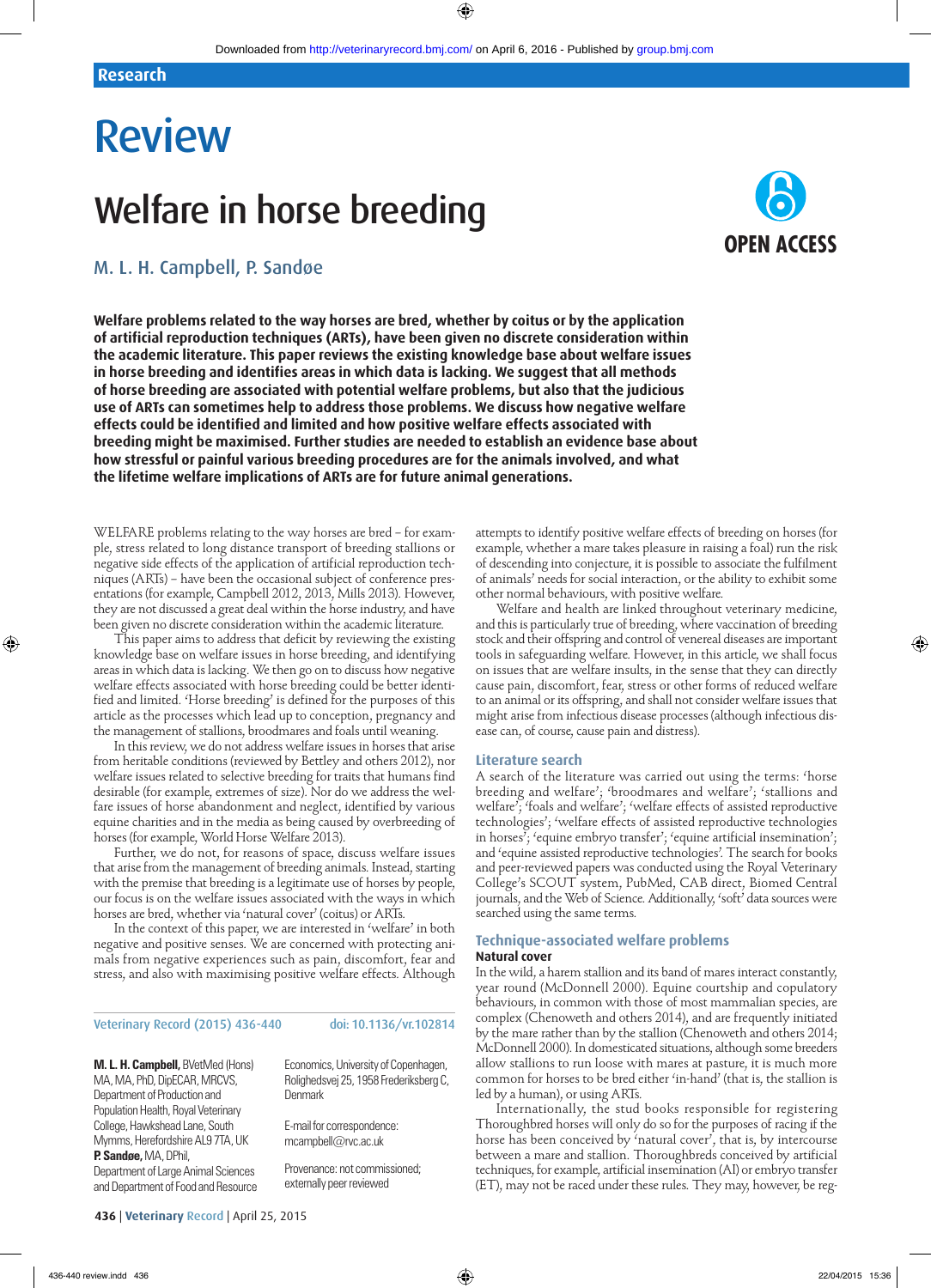istered in an auxiliary part of the studbook and compete in disciplines other than racing, for example, eventing or polo. Mares being covered under a typical Thoroughbred stud farm system are restrained using a bridle and sometimes also the application of a nose twitch and hobbles, and have boots applied to the back feet to avoid them kicking the stallion. The stallion is typically led towards the rear of the mare, and expected to mount her with little if any opportunity to interact with her head end. This is very different from the natural behaviour of breeding horses, in which the mare frequently solicits the stallion, the initial approach from the stallion is often to the mare's head rather than her hindquarters, and an elaborate process of licking, vocalising and (sometimes) trial mounting is undertaken before copulation occurs (McDonnell 2000). In controlled, in-hand breeding the emphasis is on restraint of both horses. While the rationale behind such restraint is an understandable desire to protect both horses and humans from injury, it is arguable that there is the possibility of experienced frustration caused by preventing the animals from fulfilling behavioural needs (see also the fourth of the 'five freedoms', requiring the freedom to 'express normal behaviour' [FAWC 2012a]). No paper was found in the literature assessing the effect in terms of frustration or stress of a 'natural cover' system of this type on mares, foals or stallions.

Further welfare concerns associated with the use of 'natural cover' in the Thoroughbred industry relate to practices that are designed to maximise the economic benefit of breeding. A successful Thoroughbred stallion may cover up to 200 mares in a breeding season, which requires him to 'perform' two or three times a day, since the season is artificially limited by the studbooks (February 1 to July 15 in the Northern Hemisphere). Such heavy breeding schedules are an acknowledged cause of loss of libido (McDonnell 2011), and as such may indicate mental or physical stress. The practice of 'shuttling' Thoroughbred stallions between Northern and Southern Hemispheres so that they can be used for breeding activities yearround has the potential to further compromise their welfare by subjecting them to the stress of long flights, novel surroundings and unfamiliar pathogens.

## **Time limitations**

The artificial regulatory time limitation on the Thoroughbred breeding season also carries welfare implications. Naturally, mares are seasonal breeders. In the Northern Hemisphere, they would typically cycle regularly between about March – April and September. Under the rules of racing, all Thoroughbreds are given a nominal birth date – January 1 in the Northern Hemisphere – and race according to that nominal age. Because Thoroughbreds typically race from age two upwards (depending on the type of race) and many races are classified by age, a foal born in early January will have a competitive advantage over a foal born in June, which must race in the same age group. There is thus substantial economic pressure for mares to foal early. This requires mares to conceive at a stage of the year at which the majority of barren or maiden mares would naturally still be in seasonal anoestrus. Consequently, the use of artificial lighting, high planes of nutrition and drugs to stimulate reproductive cyclicity outside of the physiological breeding season in mares is commonplace (Sharp 2011). Where veterinarians and breeders are successful in stimulating mares to conceive early in the year, the resultant early-born foal may be confined indoors due to inclement weather and may experience a lack of grass when turned out; both challenges to the expression of normal behaviours (FAWC 2012a).

Many of the welfare concerns associated with the practice of natural cover could be alleviated or abolished by the use of AI. This allows for semen to be collected from a stallion, divided into aliquots and either frozen, delivered chilled or used fresh. Since one ejaculate typically contains enough semen to achieve pregnancies in four to seven mares, all but the busiest stallions need to be collected from only once a day at most. Because semen can be shipped internationally, there is no requirement for the stallion to travel. Typically a 'dummy mare' is used to collect the semen. Although this does not abolish the risk of injury to the stallion completely, it does mean that there is no risk of injury between a stallion and a real mare. Furthermore, when the semen can be shipped to the mare owner, mares and foals no longer need to be transported to stud, which reduces stress and exposure to pathogens.

## **Assisted reproductive techniques**

The vast majority of non-Thoroughbred studbooks now allow the use of ARTs. Although some non-Thoroughbred breeders still opt to use the kind of in-hand 'natural cover' system described above, breeding using AI and/or ET has become the norm for many breeds.

The use of ARTs, however, is not without its own welfare implications (Table 1). In considering the use of ARTs, we should be aware of short term and longer term welfare issues that affect animals either subjected to or derived from ARTs (Young and others 1998, Farin and others 2004, Farin and others 2006, Campbell and others 2014, Kim and others 2014).

For stallions, potential welfare issues relate to what might be described as an attenuation of the freedom to express normal behaviours. The use of a 'dummy mare' minimises the risk of injury to the stallion without requiring restraint of a live mare, but also means that many successful breeding stallions in AI programmes never actually touch a mare or contact urine, faeces or urovaginal secretions of mares (McDonnell 2000). Such attenuation of normal behaviours is perhaps reflected in the fact that low libido in comparison to that seen in harem stallions is a recognised problem in stallions whose breeding behaviour is controlled by people (McDonnell 2000).

However, for the most part, potential welfare implications of the use of ARTs in equine breeding apply to mares or offspring, rather than to stallions. The most commonly used ARTs in equine breeding are AI and ET (Hartman 2011). Oocyte collection, gamete intrafallopian transfer (GIFT), in-vitro fertilisation (IVF), intracytoplasmic sperm injection (ICSI) and nuclear transfer ('cloning') are also viable techniques, although their application is less common in general practice than in specialised reproduction laboratories. A detailed discussion of the technical aspects, relative success and merits of equine ART procedures is outside the scope of this paper, but can be found in McKinnon and others (2011) and is reviewed by Hinrichs (2012).

With the exception of cloning (see below), little attention has been paid to the welfare implications of equine ARTs. However, techniques such as AI, ET and even GIFT are much more commonly undertaken than cloning. Therefore welfare issues associated with these techniques, if they exist, potentially affect a significant number of animals across the globe each year.

Mares can be inseminated with freshly collected, chilled or frozen semen, using simple transcervical, deep intrauterine or hysteroscopic insemination. It is recognised good practice to restrain a mare in stocks during these procedures, both for the safety of the personnel involved and to reduce the risk of a rectal tear occurring if the mare moves suddenly. Whether a mare is additionally sedated varies, and seems to depend upon the temperament of the mare and the perceived difficulty of the procedure. The majority of mares who are restrained in stocks and inseminated with fresh or chilled semen are not sedated. It is not common practice for mares to be provided with analgesia during AI (although where sedatives are used, some sedatives do have an analgesic component). No studies on pain and other negative states related to AI in mares were found in the literature.

#### **Embryo transfer**

Similarly, there seem to be no studies on whether ET is painful in mares. Although ET is known to be painful in other species, especially those in which embryo flushing is a surgical procedure (Jirkof and others 2013), the fact that flushing and transfer are both usually now non-surgical procedures in mares and that the mare's cervix dilates easily even in dioestrus makes it likely that ET is a comparatively unpainful experience for mares. Nonetheless, it is common practice to sedate mares both during flushing and ET, but not to provide analgesia other than that incorporated in sedation. The rationale for such sedation is probably to reduce the risk of rectal tears and to make the procedure technically easier by preventing the mare moving. Hartman (2011) also suggested (apparently from clinical experience) that sedation is necessary during embryo flushing as fluid expansion of the uterus can be uncomfortable for the mare.

It is certainly true that the potential welfare issues for a donor mare, including those associated with the flushing procedure and with repeat injections to attempt to induce superovulation when used (Meyers-Brown and others 2010), exceed the potential welfare issues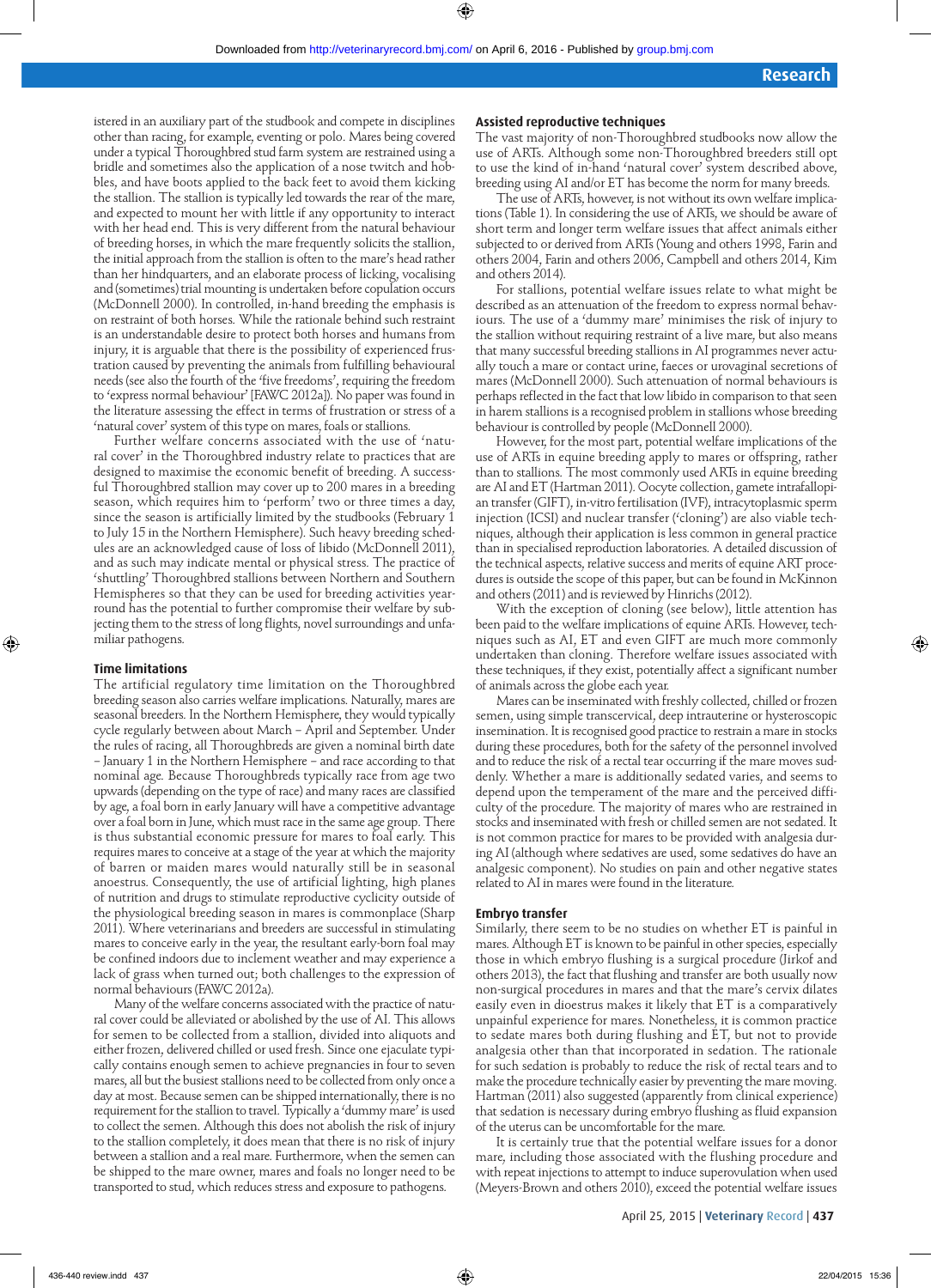| TABLE 1: Summary of different procedures used in modern equine breeding, frequency of use, and the pros and cons of each technique from<br>a welfare point of view |                                                    |                                                                                                                                                                                                                                                                                                                                                                                               |                                                                                                                                                                                                                                                                                                                                                                                             |
|--------------------------------------------------------------------------------------------------------------------------------------------------------------------|----------------------------------------------------|-----------------------------------------------------------------------------------------------------------------------------------------------------------------------------------------------------------------------------------------------------------------------------------------------------------------------------------------------------------------------------------------------|---------------------------------------------------------------------------------------------------------------------------------------------------------------------------------------------------------------------------------------------------------------------------------------------------------------------------------------------------------------------------------------------|
| Technique                                                                                                                                                          | Frequency of use                                   | Negative welfare effects                                                                                                                                                                                                                                                                                                                                                                      | Positive welfare effects                                                                                                                                                                                                                                                                                                                                                                    |
| Artificial insemination                                                                                                                                            | Very common                                        | Lack of controlled studies. Anecdotally likely to<br>be minimally painful/stressful for most mares.<br>Attenuation of normal reproductive behaviours<br>for stallions. Anecdotally no evidence of long-<br>term welfare effects on animals conceived by<br>artificial insemination.                                                                                                           | Reduces number of times/day stallion has to<br>ejaculate.<br>Reduces risk to stallion, mare and personnel<br>during breeding.<br>Abolishes need to transport stallions<br>internationally and to transport mares and foals<br>to stud.<br>Ability to freeze semen facilitates castration of<br>males, which makes it easier to manage social<br>interaction between them and other animals. |
| Embryo transfer                                                                                                                                                    | Common in some countries, very common in<br>others | Lack of controlled studies. Increased need for<br>invasive examination and pharmacological<br>manipulation compared with artifical<br>insemination. Embryo flushing process may be<br>stressful/painful.                                                                                                                                                                                      | Facilitates breeding from mares who would be at<br>high risk of injury (for example, ventral rupture)<br>if they carried the foal themselves. Possibility of<br>shipping preserved embryos reduces the need to<br>transport mares and foals.                                                                                                                                                |
| Oocyte retrieval and transfer                                                                                                                                      | Uncommon                                           | Lack of controlled studies in mares. Known to<br>be associated with increased heart rate and<br>peripheral cortisol levels and development<br>of adhesions in other species. No conclusive<br>evidence of long-term welfare effects on foals<br>conceived by oocyte retrieval, although these are<br>known to occur in other species in association<br>with particular uses of culture media. |                                                                                                                                                                                                                                                                                                                                                                                             |
| Cloning                                                                                                                                                            | Rare                                               | Increased risk of abnormalities in foals at birth,<br>increased requirement for neonatal intensive<br>care.                                                                                                                                                                                                                                                                                   |                                                                                                                                                                                                                                                                                                                                                                                             |

for the recipient mare (in whom non-surgical transfer differs little from a conventional AI). Overall, ET has greater potential to cause welfare issues than AI. Often, more than one recipient mare is prepared per donor mare, to increase the chances of achieving synchronisation of donor and recipient. This means that the number of invasive rectal and ultrasound examinations per pregnancy is increased compared to AI. Particularly where recipient mare numbers are limited, greater pharmacological manipulation (often involving repeated injection) of mares may also be necessary to achieve synchronisation than is necessary to manipulate the reproductive cycle for AI.

Embryo transfer can offer some positive welfare benefits insofar as the possibility of shipping preserved embryos abolishes the need to transport mares and foals. Flushing an embryo from a mare at risk of a pregnancy-related injury, for example, increased risk of a ventral musculature rupture during pregnancy due to previous colic surgery, also has the potential to improve that individual's welfare by abolishing the need for it to carry a foal to term.

## **Oocyte retrieval and transfer**

Oocyte retrieval (Carnevale 2011b) provides a method of achieving pregnancies in mares in which reproductive pathologies render ET unsuccessful (Galli and others 2001, Carnevale 2011a). In mares, unlike cattle, IVF has proved relatively unsuccessful (Hinrichs 2005). Oocyte retrieval is therefore more commonly used in conjunction either with transfer of the oocyte into a recipient mares' oviduct and simultaneous deposition of sperm in the oviduct (GIFT), or transfer of the oocyte into a recipient mare's oviduct followed by transcervical insemination of the recipient. Alternatively, the oocyte can be fertilised in vitro using ICSI, and the embryo created is placed in the recipient mare's uterus using ET.

Although various techniques for oocyte retrieval have been described (Carnevale 2011a), the most commonly used is transvaginal ultrasound-guided follicular aspiration (Cook and others 1993, Galli and others 2001, Carnevale 2011a). Transvaginal ultrasound-guided follicular aspiration in women is known to be associated with pain, the severity of which is dependent upon needle design (Wikland and others 2011). The insertion of a needle through the vaginal wall carries associated risks of pathogen transmission and of vaginal rupture which are assumed to apply also in animals (McEvoy and others 2006). In sheep and goats, repeated transvaginal oocyte retrieval has been associated with the development of adhesions (McEvoy and others 2006). In cattle, one study associated transvaginal ultrasound-

guided follicular aspiration with an increase in heart rate and peripheral cortisol levels, although the authors commented that those effects may have been in reaction to epidural anaesthesia rather than to oocyte puncture specifically (Petyim and others 2007). Another study failed to demonstrate any significant difference in alteration of cortisol levels or milk production between cows subjected to repeated ovum pickup and control animals (Chastant-Maillard and others 2003).

Perhaps because the number of mares having oocyte retrieval performed on them is much lower than the number of farm animals being subjected to the same ART, we know less about welfare compromising side effects in mares. Although the effect of repeated aspiration of follicles on fertility has been studied (Mari and others 2005), the specific question of whether oocyte retrieval in mares causes pain or discomfort does not seem to have been addressed. Cook and others (1993), although not aiming to investigate whether oocyte retrieval caused pain, did incidentally report that ovaries appeared to become painful after aspiration of several follicles, and that one of 30 mares showed signs of pain after aspiration. Despite the lack of specific studies on whether oocyte aspiration causes pain in the mare, it is nonetheless normal practice for mares undergoing oocyte retrieval to be restrained in stocks, sedated and provided with systemic analgesia (Cook and others 1993, Galli and others 2001, Carnevale and others 2003, Carnevale 2011a). The perceived need to restrain the mare may be related to concerns about causing rectal tears and about the ease of follicular aspiration, as well as about pain. Similar provision is made for mares into which an oocyte is being surgically transferred, in combination with local anaesthetic (Carnevale 2011b). The need for analgesia during transfer is perhaps more obvious since an incision is being made. Recipient mares also have to undergo aspiration of their own preovulatory follicle(s) in order to ensure that the oocyte that is fertilised following transfer originates from the donor and not the recipient mare. Neither surgical transfer nor aspiration of the recipient's own follicle is necessary if oocyte retrieval is used in conjunction with ICSI and a non-surgical ET rather than GIFT.

Relatively little evidence is available about the effects of oocyte aspiration on foals created using retrieved oocytes. In cattle, where oocyte retrieval is often used in combination with IVF and ET, that combination has been associated with fetal oversize, compromised placental competence, and perinatal deaths due to cardiovascular, pulmonary or other limitations (McEvoy and others 2006). The welfare problems encountered with bovine oocyte retrieval followed by IVF and ET may relate to technique and the length of time and conditions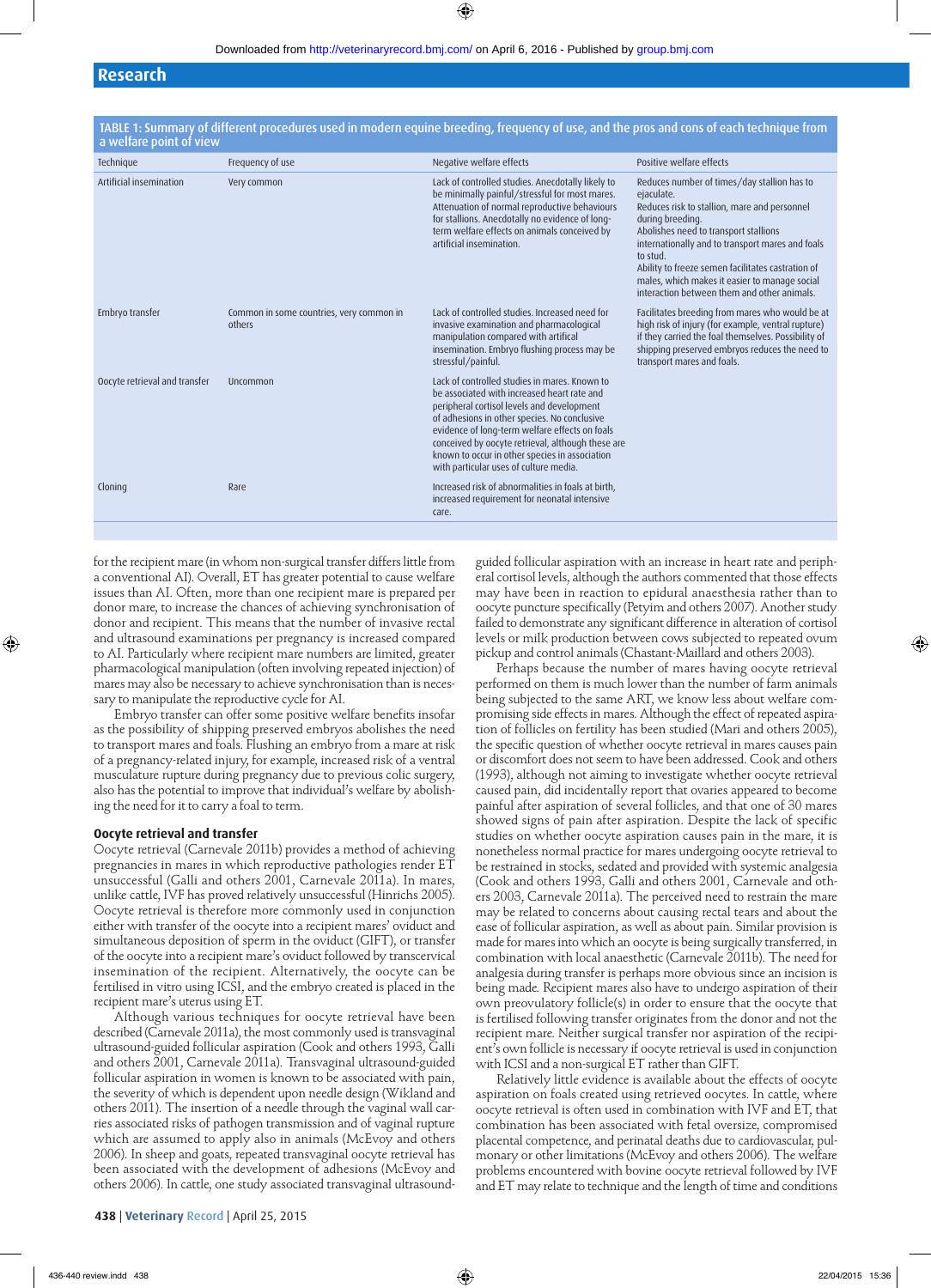under which oocytes and embryos are held in vitro (McEvoy and others 2006). Fetal oversize in particular has been shown to be related to culture conditions, including the addition of serum to embryo culture media (Everts and others 2008, Smith and others 2009, Angulo and others 2010). It does not, therefore, necessarily follow that similar problems would occur in mares undergoing oocyte retrieval and GIFT, or ICSI and ET. Indeed, where information about foals conceived using these methods is available in the literature, there is no evidence that these techniques have negative effects on the health and other aspects of the welfare of foals, at least in the short term.

#### **Cloning**

Recent publications about the efficiency of producing 'clones' by equine somatic cell nuclear transfer, and discussion among stud books and regulatory authorities about the registration of clones and their offspring (FEI 2012), have promoted consideration of the welfare implications associated with this particular equine ART. Current cloning techniques result in recognised welfare problems in farm animals (Renard and others 2001, Houdebine and others 2008, FAWC 2012b). Problems begin during the embryo stages, when loss rates are higher than rates associated with other ARTs (EFSA 2010), and continue right through to the adult stages of the lives of cloned animals (Renard and others 2001).

In equine reproduction, production of embryos using somatic cells as the source of nuclear transfer is now both a research tool and a clinical service (Hinrichs 2005, 2006, 2012). Because the number of cloned foals is still small (estimated at 100 to 200 worldwide [Hinrichs 2012]), and perhaps because there is not the same public concern about the possible effects on human health (EFSA 2008), data about the health and welfare of equine clones is sparse compared to that available for clones of species that are primarily used for food production. What little data is available comes primarily from the efforts of the group led by Katrin Hinrichs at Texas A&M University to collate information relating to the production of 'cloned' foals (Hinrichs 2006, Johnson and others 2010). This group reported that 26 per cent of cloned embryos transferred by them resulted in the birth of a live foal. This is a higher success rate than that of Galli and coworkers, who produced three live foals from transfers of more than 100 cloned embryos (Galli and others 2003, Lagutina and others 2005).

Although only dealing with the data from one laboratory, the study by Johnson and others (2010) suggests that the incidence of abnormalities at birth in 'cloned' foals exceeds that of non-cloned foals, and that cloned foals require intensive treatment if they are to survive the immediate postpartum period. Umbilical abnormalities (as in other species) seem a particular problem. However, the fetal oversize and consequent dystocia seen in cattle seem to not occur in horses. This is probably because mares generally 'regulate' the size of their foal in utero (Allen and others 2002). Similarly, the problems of hydrops of the fetal membranes, which occur in cloned cattle, seem not to occur in mares; this may be due to differences in placentation.

# **Limiting negative welfare effects**

It is clear from this review that known and potential welfare issues are associated with the use of horses for breeding, whether the technique used be 'natural' or 'artificial'.

There is a strong argument to be made that some types of ART are useful tools for improving the welfare of breeding horses. For example, use of AI and shipped semen removes the need to transport mares, foals and stallions nationally or internationally, and thus reduces their exposure to stress and infectious disease. Transportation of flushed chilled embryos rather than a whole mare has similarly positive welfare implications. A recent innovation by SportHorse Breeding (UK) whereby the studbook has agreed to allow geldings with previously frozen semen to be entered into the stallion grading scheme and, if they pass, to be registered as breeding animals, is another good example of using ARTs to improve welfare. The ability to use geldings as breeding animals will remove the need to keep male animals entire, and should therefore make it easier to keep them in a system where welfare-enhancing social interaction with other horses is easier to manage. Additionally, knowing that geldings have the potential to be registered as breeding animals later in life might encourage owners to have semen frozen before the animal is gelded, and this in turn might reduce the incentive to clone a gelding after he has proven competitively successful in order to use his clone as a breeding animal. Given the welfare issues associated with current cloning techniques this too should be welfare-enhancing.

However, notwithstanding the potential of some ARTs to improve equine welfare, more information is needed about possible negative welfare effects of equine ARTs, particularly the newer ones. A lack of information about the safety and efficacy of new ARTs is not unique to animal reproduction and has also been identified in the field of human reproductive medicine (Dondorp and de Wert 2011). The current situation in equine reproduction seems to be a somewhat paradoxical one whereby analgesia is provided for some techniques (for example, oocyte retrieval) in the absence of an evidence base proving that the technique is painful, and not provided for other techniques (for example, AI) in the absence of an evidence base proving that they are not painful. Clinical experience suggests that most veterinarians are making decisions about the need to provide analgesia based on observations of the mare's behaviour and supposition about what might be painful. Generally, clinicians seem to err on the side of providing analgesia if they suspect that the mare might experience discomfort.

The ability of owners and veterinarians to make evidence-based judgements about the negative welfare effects of different types of ARTs and about the potential effect of using analgesia requires studies incorporating valid measures of pain, discomfort, fear, stress and other aspects of negative welfare in the mares involved. Such studies could include measurement of physiological parameters such as salivary or serum cortisol levels in horses before and after an ART is used (Peeters and others 2011). However, there are good reasons to be critical of physiological measures as stand-alone welfare measures, and to try instead to combine physiological measurements with behavioural indicators (Robertson and Sanchez 2010). Horses, like other prey species, tend to mask or minimise signs of pain and other welfare problems. Behavioural indicators are often subtle (Ashley and others 2005). Examples of such subtle indicators are activity level, level of contact with peers and humans (Pader and others 2011), and facial expression (Dalla Costa and others 2014, Gleerup and others 2014). It is possible to define numerical rating scales for behavioural and other indicators of pain in horses (Bussiéres and others 2008, Robertson and Sanchez 2010, van Loon and others 2014), and it would, for the purpose of assessing the welfare effects of ARTs, be relevant to develop specific genital/gynaecological pain scales for horses.

Further information is also needed about the effect of ARTs on the welfare of future generations of horses. AI and ET are techniques that have been used on mares for decades now. Hinrichs (2012) estimates that 25,000 ETs are performed worldwide per year. Commonsense suggests that if long-term welfare problems in offspring created using AI and ET were an issue, they would have become anecdotally obvious and been reported in the literature by now. It therefore seems likely that long-term welfare effects on future animals do not occur in association with AI and ET. However, there is a paucity of information about the long-term effects of more recently developed ART techniques, such as ICSI and cloning, on the welfare of future generations. Multicentre, long-term cohort studies of horses created using such techniques would inform decision making about the use and modification of techniques.

#### **Conclusions**

There is a general lack of data about the welfare of breeding horses, which could be rectified by the addition of such horses as a separate category to ongoing data-gathering exercises about general horse welfare. Careful attention to the management of breeding horses in ways which enable them to express normal behaviours as fully as possible within the constraints of needing to avoid injury to horses and people would improve welfare, both by reducing negative effects and by increasing positive, welfare-maximising factors. Breeders and veterinarians should also give careful thought to whether insults to welfare arising from recognised stressors could be reduced by employing ARTs. However, further studies are needed in order to establish an evidence base about how stressful/painful various ARTs are for the animals involved, and what the lifetime welfare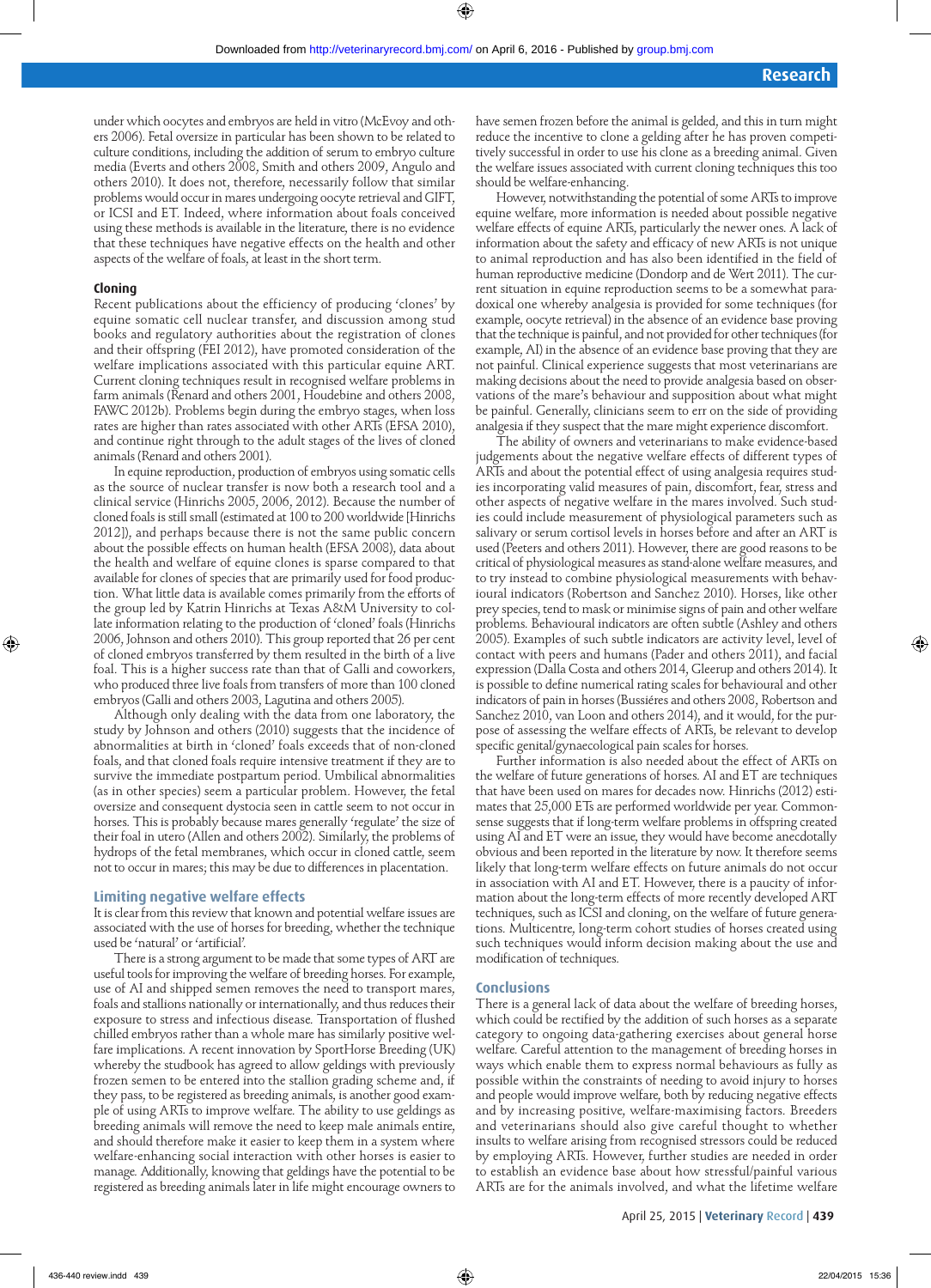implications of ARTs are for future animal generations. Only when that information becomes available will we be able to make sound ethical judgements about whether the (potential) cost of (possibly) stressful/painful techniques is outweighed by a welfare benefit derived from reduced exposure to stress associated with travel, mixing of animals, and 'natural' cover techniques.

# **Acknowledgments**

Madeleine Campbell is funded by the Wellcome Trust as a biomedical ethics research fellow. Thanks are due to Karina Gleerup and Pia Haubro Andersen for helpful advice regarding assessment of pain in horses. The authors also gratefully acknowledge helpful advice from two anonymous referees to an earlier version of the manuscript.

**Correction notice** The license of this article has changed since publication to CC BY 4.0.

**Open Access** This is an Open Access article distributed in accordance with the terms of the Creative Commons Attribution (CC BY 4.0) license, which permits others to distribute, remix, adapt and build upon this work, for commercial use, provided the original work is properly cited. See: http://creativecommons.org/licenses/by/4.0/

# **References**

- ALLEN, W., WILSHER, S., TURNBULL, C., STEWART, F., OUSEY, J., ROSSDALE, P. & FOWDEN, A. (2002) Influence of maternal size on placental, fetal and postnatal growth in the horse. Development in utero. *Reproduction* **123**, 445-453
- ANGULO, J., GENTRY, G. T., GODKE, R. A. & BONDIOLI, K. R (2010) Effect of serum during culture on day 14 elongated bovine embryos. *Reproduction, Fertility and Development* **23**, 191
- ASHLEY, F. H., WATERMAN-PEARSON, A. E. & WHAY, H. R. (2005) Behavioural assessment of pain in horses and donkeys: application to clinical practice and future studies. *Equine Veterinary Journal* **37**, 565-575
- BETTLEY, C. D., CARDWELL, J. M., COLLINS, L. M. & ASHER, L. (2012) A review of scientific literature on inherited disorders in domestic horse breeds. *Animal Welfare*  **21**, 59-64
- BUSSIÉRES, G., JACQUES, C., LAINAY, O., BEAUCHAMP, G., LEBLOND, A., CADORE, J-L., DESMAIZIERES, L-M., CUVELLIEZ, S. G. & TRONCY, E. (2008) Development of a composite orthopaedic pain scale in horses. *Research in Veterinary Science* **85**, 294-306
- CAMPBELL, M. L. H (2012) The ethics of equine cloning. BEVA Congress, Birmingham. www.myeventflo.com/event.asp?part=3&evID=1324&lectID=300. Accessed April 20, 2015
- CAMPBELL, M. L. H (2013) Pushing the boundaries in competition and breeding horses – is there an alternative to abolition? AWSELVA Conference, London
- CAMPBELL, M. L. H, MELLOR, D. J & SANDØE P. E (2014) How should the welfare of fetal and neurologically immature post-natal animals be protected? *Animal Welfare* **23**, 369-379
- CARNEVALE, E. M. (2011a) Mature oocyte collection. In Equine Reproduction. Eds A. O. McKinnon, E. L. Squires, W. E. Vaala, D. D. Varner. Wiley Blackwell. pp 2936-2939

CARNEVALE, E. M. (2011b) Oocyte transfer. In Equine Reproduction. Eds A. O. McKinnon, E. L. Squires, W. E. Vaala, D. D. Varner. Wiley Blackwell. pp 2941-2944

- CARNEVALE, E. M., COUTINHO DA SILVA, M. A. & SQUIRES, E. L. (2003) How to collect and transfer oocytes. In 49th Annual Convention of the American Association of Equine Practitioners. www.ivis.org/proceedings/AAEP/2003/carnevale/chapter\_frm.
- asp?LA=1. Accessed July 10, 2014<br>CHASTANT-MAILLARD, S., CHASTANT-MAILLARD, S., QUINTON, H., LAUFFENBURGER, J., CORDONNIER-LEFORT, N., RICHARD, C., MARCHAL, J., MORMEDE, P. & RENARD, J. P. (2003) Consequences of transvaginal follicular puncture on well-being in cows. *Reproduction* **125**, 555-563
- CHENOWETH, P. J., LANDAETA-HERNÁNDEZ, A. J. & FLÖERCKE, C. (2014) Reproductive and maternal behavior of livestock. In Genetics and Behaviour of Domestic Animals. Eds T. Grandin & M. J. Teesing. Elsevier. pp 160-183
- COOK, N. L., SQUIRES, E. L., RAY, B. S. & JASKO, D. J. (1993) Transvaginal uItrasound-guided follicular aspiration of equine oocytes. *Equine Veterinary Journal Supplement*  **15**, 71-74
- DALLA COSTA, E., MINERO, M., LEBELT, D., STUCKE, D., CANALI, E. & LEACH, M. C. (2014) Development of the horse grimace scale (HGS) as a pain assessment tool in horses undergoing routine castration. *PLOS One* **9**, e92281
- DONDORP, W. & DE WERT, G. (2011) Innovative reproductive technologies: risks and responsibilities. *Human Reproduction* **26**, 1604-1608
- EFSA (2008) Outcome of Public Consultation on the EFSA Draft Animal Cloning Opinion. www.efsa.europa.eu/en/supporting/pub/834.htm. Accessed April 20, 2015 EFSA (2010) Update on the state of play of animal cloning. *EFSA Journal* **8**, 1784
- EVERTS, R. E., CHAVATTE-PALMER, P., RAZZAK, A., HUE, I., GREEN, C. A.,
- OLIVEIRA, R., VIGNON, X. & OTHERS (2008) Aberrant gene expression patterns in placentomes are associated with phenotypically normal and abnormal cattle cloned by somatic cell nuclear transfer. *Physiological Genomics* **33**, 65-77
- FARIN, C. E., FARIN, P. W. & PIEDRAHITA, J. A. (2004) Development of fetuses from in vitro-produced and cloned bovine embryos. *Journal of Animal Science* **82**, Suppl E53-62 FARIN, P. W., PIEDRAHITA, J. A. & FARIN, C. E. (2006) Errors in development of
- fetuses and placentas from in vitro-produced bovine embryos. *Theriogenology* **65**, 178-191 FAWC (2012a) The five freedoms. http://webarchive.nationalarchives.gov.
- uk/20121007104210/http://www.fawc.org.uk/freedoms.htm. Accessed April 20, 2015 FAWC (2012b) Welfare implications of cloning: letter to Lord Taylor. www.gov.uk/government/uploads/system/uploads/attachment\_data/file/324771/FAWC\_advice\_on\_the\_

cloning\_of\_farm\_animals.pdf. Accessed April 20, 2015

- FEI (2012) Sports forum: cloning. www.fei.org/system/files/VET\_CLONING.pdf. Accessed April 20, 2015
- GALLI, C., CROTTI, G., NOTARI, C., TURINI, P., DUCHI, R. & LAZZARI, G. (2001) Embryo production by ovum pick up from live donors. *Theriogenology* **55**, 1341-1357
- GALLI, C., LAGUTINA, I., CROTTI, G., COLLEONI, S., TURINI, P., PONDERATO, N., DUCHI, R. & LAZZARI, G. (2003) A cloned horse born to its dam twin. *Nature*  **424**, 635
- GLEERUP, K. B., FORKMAN, B., LINDERGAARD, C. & ANDERSEN, P. H. (2014) An equine pain face. *Veterinary Anaesthesia and Analgesia* doi: 10.1111/vaa.12212
- HARTMAN, D. L. (2011) Embryo Transfer. In Equine Reproduction. Eds A. O. McKinnon, E. L. Squires, W. E. Vaala, D. D. Varner. Wily Blackwell. pp 2871-2879
- HINRICHS, K. (2005) Update on equine ICSI and cloning. *Theriogenology* **64**, 535-541
- HINRICHS, K. (2006) Equine cloning. *Veterinary Clinics of North America: Equine Practice* **22**, 857-866
- HINRICHS, K. (2012) Assisted reproduction techniques in the horse. *Reproduction, Fertility and Development* **25**, 80-93
- HOUDEBINE, L-M., DINNYÉS, A., BÁNÁTI, D., KLEINER, J. & CARLANDER, D. (2008) Animal cloning for food: epigenetics, health, welfare and food safety aspects. *Trends in Food Science and Technology* **19** Suppl 1, S88-S95
- JIRKOF, P., FLEISCHMANN, T., CESAROVIC, N., RETTICH, A., VOGEL, J. & ARRAS, M. (2013) Assessment of postsurgical distress and pain in laboratory mice by nest complexity scoring. *Laboratory Animal* **47**, 153-161
- JOHNSON, A. K., CLARK-PRICE, S. C., CHOI, Y-H., HARTMAN, D. L. & HINRICHS, K. (2010) Physical and clinicopathologic findings in foals derived by use of somatic cell nuclear transfer: 14 cases (2004-2008). *Journal of the American Veterinary Medical Association* **236**, 983-988
- KIM, M. J., OH, H. J., KIM, G. A., JO, Y. K., CHOI, J., KIM, H. J., CHOI, H. Y., KIM, H. W., CHOI, M. C. & LEE, B. C. (2014) Reduced birth weight, cleft palate and preputial abnormalities in a cloned dog. *Acta Veterinaria Scandinavica* **56**, 18
- LAGUTINA, I., LAZZARI, G., DUCHI, R., COLLEONI, S., PONDERATO, N., TURINI, P., CROTTI, G. & GALLI, C. (2005) Somatic cell nuclear transfer in horses: effect of oocyte morphology, embryo reconstruction method and donor cell type. *Reproduction* **130**, 559-567
- MARI, G., MERLO, B., IACONO, E. & BELLUZZI, S. (2005) Fertility in the mare after repeated transvaginal ultrasound-guided aspirations. *Animal Reproduction Science* **88**, 299-308
- MCDONNELL, S. M. (2000) Reproductive behavior of stallions and mares: comparison of free-running and domestic in-hand breeding. *Animal Reproduction Science* **60**, 211-219
- MCDONNELL, S (2011) Abnormal sexual behaviour. In Equine Reproduction. Eds A. O. McKinnon, E. L. Squires, W. E. Vaala, D. D. Varner. Wiley Blackwell. pp 1407-1412
- MCEVOY, T. G., ALINK, F. M., MOREIRA, V. C., WATT, R. G. & POWELL, K. A. (2006) Embryo technologies and animal health – consequences for the animal following ovum pick-up, in vitro embryo production and somatic cell nuclear transfer. *Theriogenology* **65**, 926-942
- MCKINNON, A. O., SQUIRES, E. L., VAALA, W. E. & VARNER, D. D. (2011) Equine Reproduction. Wiley Blackwell
- MILLS, G. (2013) How far can we push the animals we use? *Veterinary Record* **172**, 518-519
- MEYERS-BROWN, G. A., MCCUE, P. M., NISWENDER, K. D., SQUIRES, E. L., DELUCA, C. A.,DIDSTRUP, L. A., COLGIN, M., FAMULA, T. R. & ROSER, J. F. (2010) Superovulation in mares using recombinant equine follicle stimulating hormone: ovulation rates,embryo retrieval, and hormone profiles. *Journal of Equine Veterinary Science* **30**, 560-568
- PADER, K., FREEMAN, L. J., CONSTABLE, P. D., WU, C. C., SNYDER, P. W. & LESCUN, T. B. (2011) Comparison of transvaginal natural orifice transluminal endoscopic surgery (NOTESR) and laparoscopy for elective bilateral ovariectomy in standing mares. *Veterinary Surgery* **40**, 998-1008
- PEETERS, M., SULON, J., BECKERS, J. F., LEDOUX, D. & VANDENHEEDE, M. (2011) Comparison between blood serum and salivary cortisol concentrations in horses using an adrenocorticotropic hormone challenge. *Equine Veterinary Journal* **43**, 487-493
- PETYIM, S., BAGE, R., MADEJ, A. & LARSSON, B. (2007) Ovum pick-up in dairy heifers: does it affect animal well-being? *Reproduction in Domestic Animals* **42**, 623-632
- RENARD, J. P., QI ZHOU, R., LEBOURHIS, D., CHAVATTE-PALMER, P., HUE, I., HEYMAN, Y. & VIGNON, X. (2001) Nuclear transfer technologies: between successes and doubts. *Theriogenology* **57**, 203-222
- ROBERTSON, S. A. & SANCHEZ, L. C. (2010) Treatment of visceral pain in horses. *Veterinary Clinics of North America Equine Practice* **26**, 603-617
- SHARP, D. C. (2011) Vernal transition into the breeding season. In Equine Reproduction. Eds A. O. McKinnon, E. L. Squires, W. E. Vaala, D. D. Varner. Wiley Blackwell. pp 1704-1715
- SMITH, S. L., EVERTS, R. E., SUNG, L. Y., DU, F., PAGE, R. L., HENDERSON, B., RODRIGUEZ-ZAS, S. L. & OTHERS (2009) Gene expression profiling of single bovine embryos uncovers significant effects of in vitro maturation, fertilization and culture. *Molecular reproduction and Development* **76**, 38-47
- VAN LOON, J. P. A. M., JONCKHEER-SHEEHY, V. S. M., BACK, W., VAN WEEREN, P. R. & HELLEBREKERS, L. J (2014) Monitoring equine visceral pain with a composite pain scale score and correlation with survival after emergency gastrointestinal surgery. *Veterinary Journal* **200**, 109-115
- WIKLAND, M., BLAD, S., BUNGUM, L., HILLENSJO, T., KARLSTROM, P. O. & NILSSON, S. (2011) A randomized controlled study comparing pain experience between a newly designed needle with a thin tip and a standard needle for oocyte aspiration. *Human Reproduction* **26**, 1377-1383
- WORLD HORSE WELFARE (2014) www.worldhorsewelfare.org/Article/Charityrescues-nearly-60-horses-from-excessive-breeder. Accessed April 20, 2015
- YOUNG, L. E., SINCLAIR, K. D. & WILMUT, I. (1998) Large offspring syndrome in cattle and sheep. *Reviews of Reproduction* **3**, 155-163